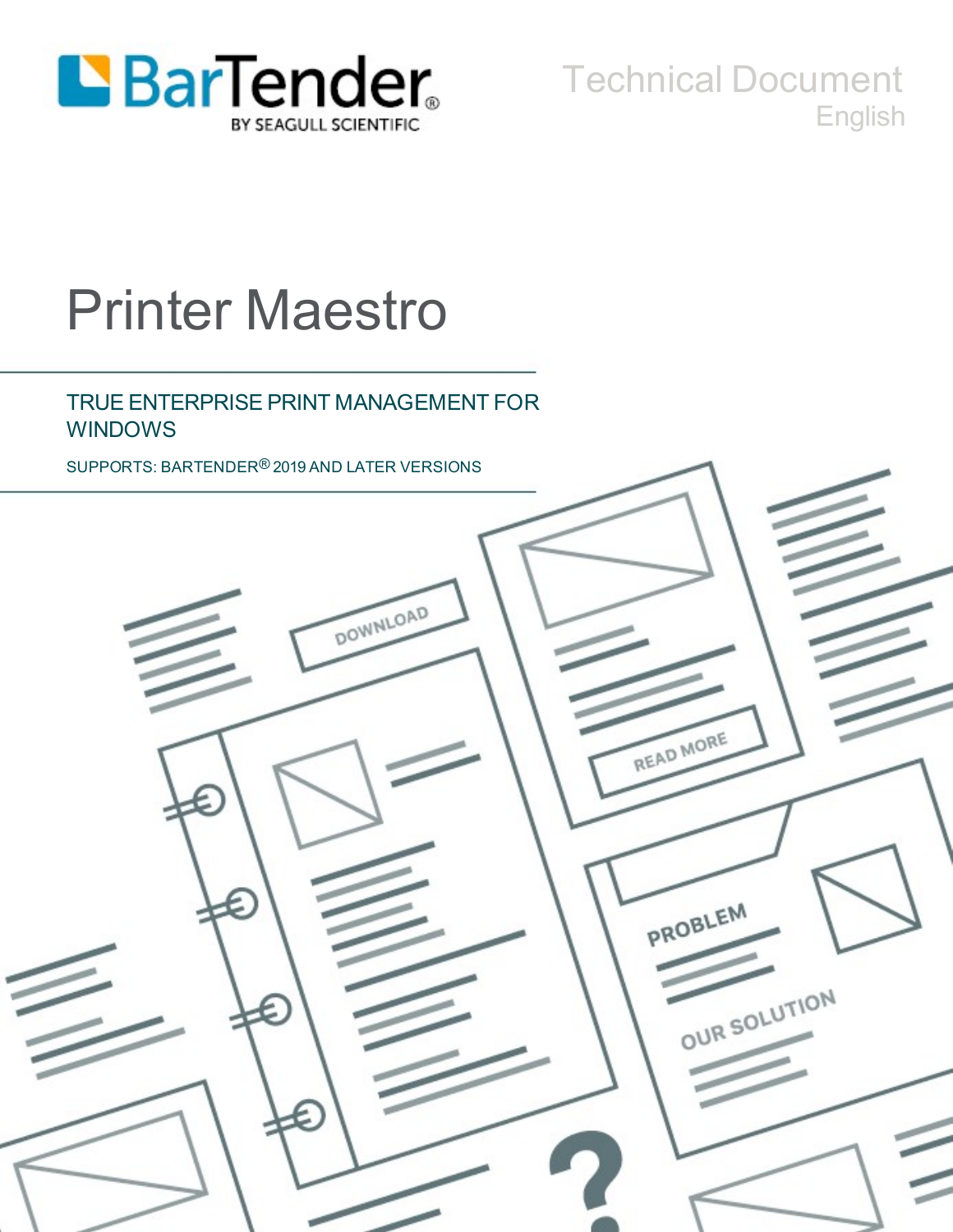# **Contents**

| .11 |
|-----|
| .12 |
| 13  |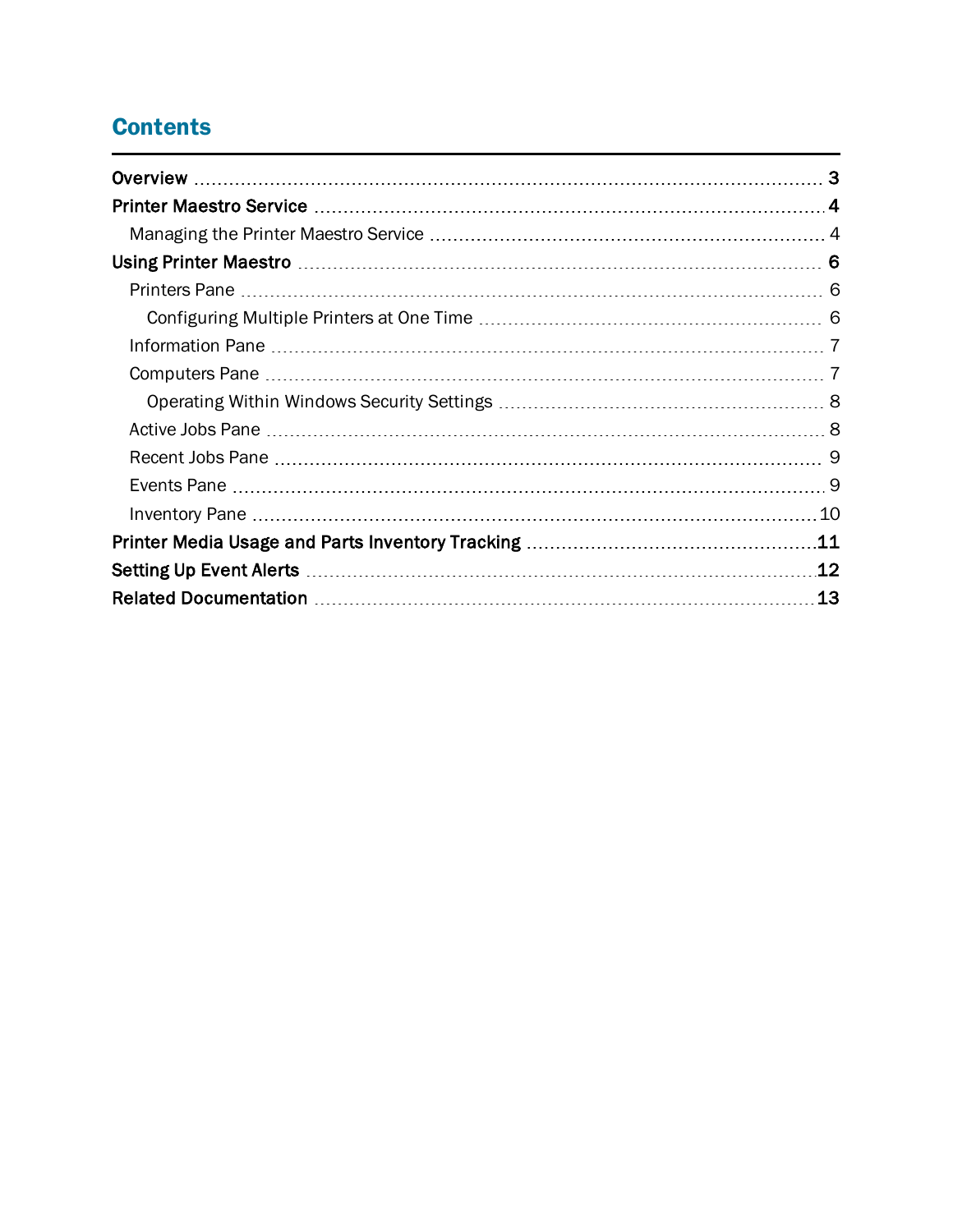## <span id="page-2-0"></span>**Overview**

Printer Maestro provides a convenient way for you to monitor the printers and print jobs on your network and to track your printing-related inventory items, such as toner, labels, print heads and memory. You can configure Printer Maestro to send you notifications via email, instant message or text message for a variety of events, including printer errors or warnings and inventory use thresholds.

Printer Maestro can use an existing Microsoft SQL Server server to store its data, or you can configure it to use a distributed database that requires no additional software.

| <b>Printers</b>                                                |              |                            |                    |      |                  | <b>ADX</b>                          | Information               | $4 \times$                         |
|----------------------------------------------------------------|--------------|----------------------------|--------------------|------|------------------|-------------------------------------|---------------------------|------------------------------------|
| Name A                                                         | Port         | Status                     |                    | Jobs | Item Usage Meter |                                     | 39 D D O                  |                                    |
|                                                                |              |                            |                    |      |                  |                                     | $E$ Event                 |                                    |
| Computer: DESKTOP-O2T80DC                                      |              |                            |                    |      |                  |                                     | Message                   | The Printer Maestro service on 'DE |
| <b>ELabel Printer</b>                                          | COM1:        | Ready                      | 0                  |      |                  |                                     | ID                        | 2                                  |
| <b>MLaser Printer</b>                                          | COM1:        | Ready                      | 0                  |      |                  |                                     | Time                      | 3/14/2019 1:45:42 PM               |
| <b>ECard Printer</b>                                           | PORTPR Ready |                            | 0                  |      |                  |                                     | Seventy                   | Information                        |
| Warehouse Printer 2                                            | PORTPR Ready |                            | 0                  |      |                  |                                     | Category                  | Computer                           |
| Warehouse Printer 1                                            | COM1:        | Ready                      | $\circ$            |      |                  |                                     | $\equiv$ Computer<br>Name | DESKTOP-O2T80DC                    |
|                                                                |              |                            |                    |      |                  |                                     |                           |                                    |
|                                                                |              |                            |                    |      |                  |                                     |                           |                                    |
| $\blacktriangleright$ 1 Sent                                   |              | O Sent (Printing Verified) |                    |      |                  | 40x                                 |                           |                                    |
|                                                                | Status       |                            | Pa Finished $\neg$ |      | Computer Printer |                                     |                           |                                    |
| <b>Recent Jobs</b><br>O Cancelled<br>Name<br>ShippingLabel.btw | Sent         | 1                          |                    |      |                  | 3/14/2019 1:54 DESKTO Warehouse Pri |                           |                                    |
| Computers   D Active Jobs   Recent Jobs   Events   Inventory   |              |                            |                    |      |                  |                                     |                           |                                    |

Printer Maestro is supported by the Enterprise edition of BarTender.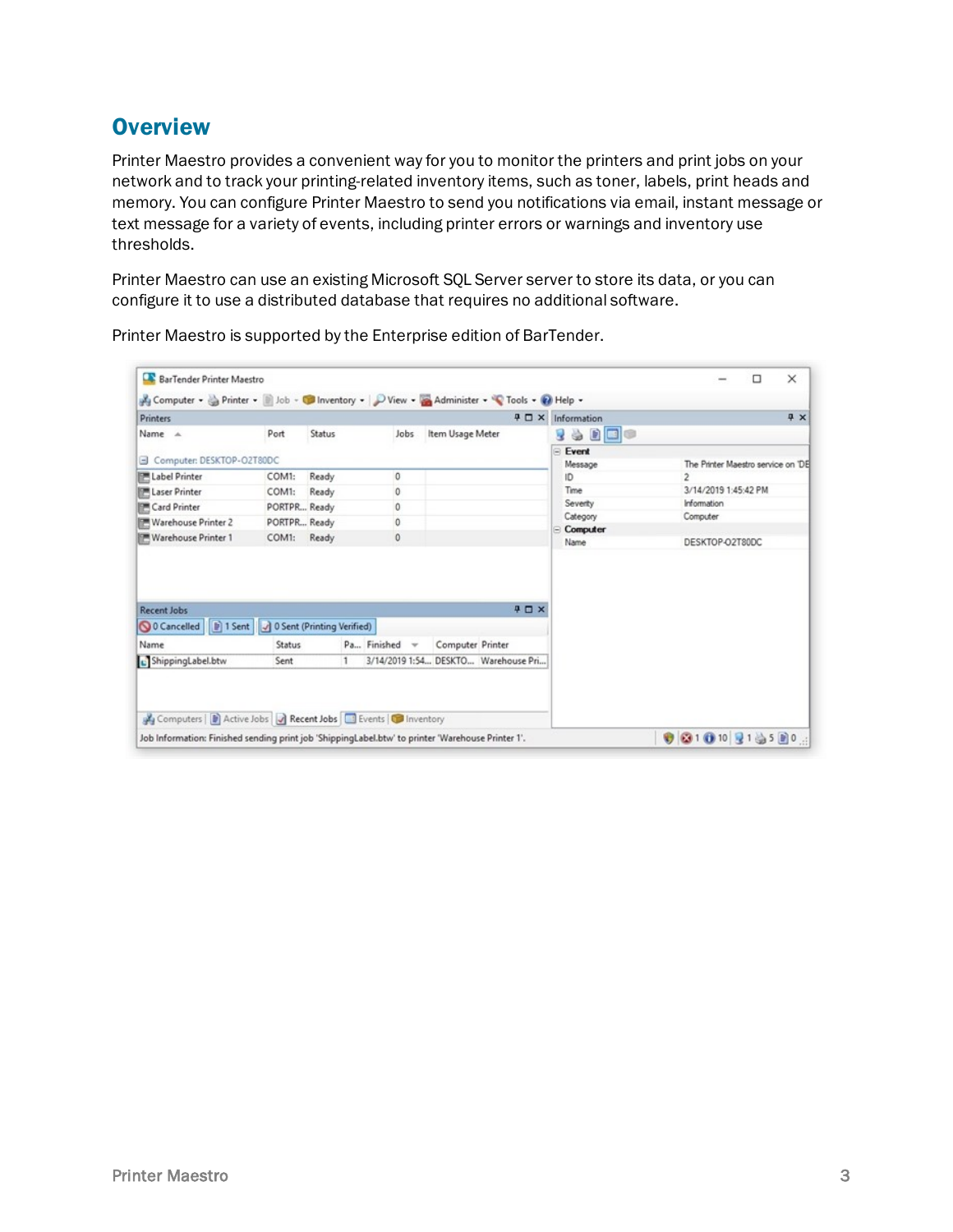## <span id="page-3-0"></span>Printer Maestro Service

O

The Printer Maestro Service is a Windows service that is installed automatically when BarTender is installed. The Printer Maestro Service monitors the printers on your network, collecting information about printer status, print jobs, and printer-related inventory items. It reports this information to any installed copies of the Printer Maestro application that are running on the network.

> A *service* is a program that runs invisibly in the background on a computer at all times, even when no one is logged on. Services can perform many different kinds of functions and are often used to add low-level communication and data access capabilities to one or more programs.

#### <span id="page-3-1"></span>*Managing the Printer Maestro Service*

It is seldom necessary to manage the Printer Maestro Service, and any management is typically done by a system administrator or other IT personnel. However, when it is necessary, you can use the Windows Services page in Administration Console to start, stop or restart the Printer Maestro Service.

| <b>Windows Services</b>                                                                                      |         |                |      |           |
|--------------------------------------------------------------------------------------------------------------|---------|----------------|------|-----------|
| <b>BarTender Integration Service</b><br>Enables execution and management of BarTender integrations.          | Running | Start          | Stop | O Restart |
| <b>BarTender Print Scheduler</b><br>Manages BarTender print engines for optimized high-volume printing.      | Running | Start          | Stop | O Restart |
| <b>BarTender System Service</b><br>Manages database logging and reprint services for BarTender applications. | Running | Start          | Stop | O Restart |
| <b>Windows Print Spooler</b><br>Enables applications to print using Windows printer drivers.                 | Running | Start          | Stop | O Restart |
| <b>Printer Maestro</b><br>Monitors local printer status and enables network printer management.              | Running | <b>I</b> Start | Stop | O Restart |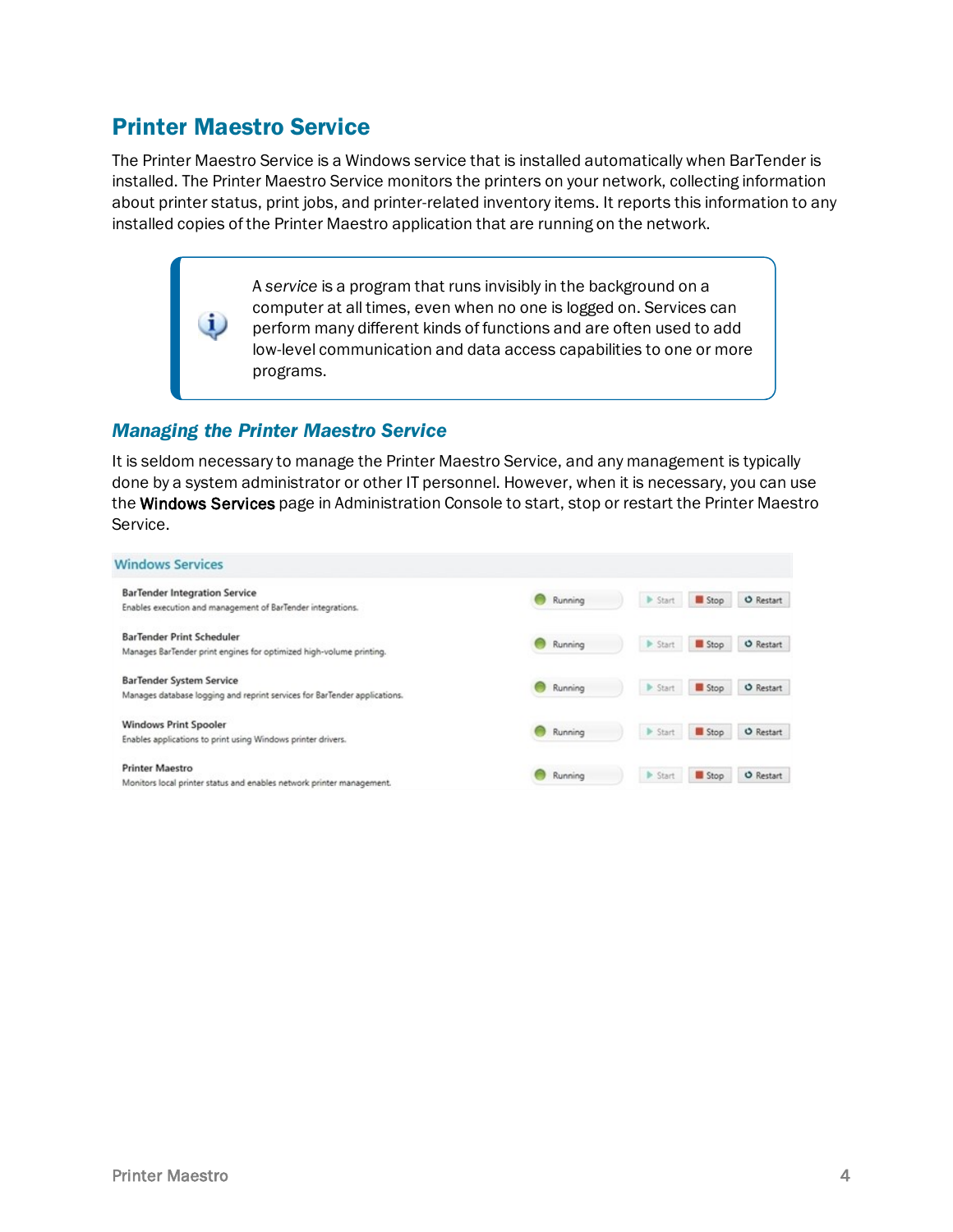When you need to configure other service management settings for the Printer Maestro service, you can do so by using the Services tool in Windows.

To do this, run the Services tool in Windows, right-click the Printer Maestro service, and then click Properties to open the Printer Maestro Properties dialog.

|               |                     | General Log On Recovery Dependencies                                      |  |                                                                            |        |  |
|---------------|---------------------|---------------------------------------------------------------------------|--|----------------------------------------------------------------------------|--------|--|
| Service name: |                     | Maestro                                                                   |  |                                                                            |        |  |
|               | Display name:       | Printer Maestro                                                           |  |                                                                            |        |  |
| Description:  |                     | Monitors local printer status and enables network.<br>printer management. |  |                                                                            |        |  |
|               | Path to executable: |                                                                           |  | "C:\Program Files\Seagull\BarTender 2019\Maestro.Service.exe"              |        |  |
| Startup type: | Automatic           |                                                                           |  |                                                                            |        |  |
|               | Service status:     | Running                                                                   |  |                                                                            |        |  |
|               | Start               | S <sub>100</sub>                                                          |  | Pause                                                                      | Resume |  |
| from here.    | Start parameters:   |                                                                           |  | You can specify the start parameters that apply when you start the service |        |  |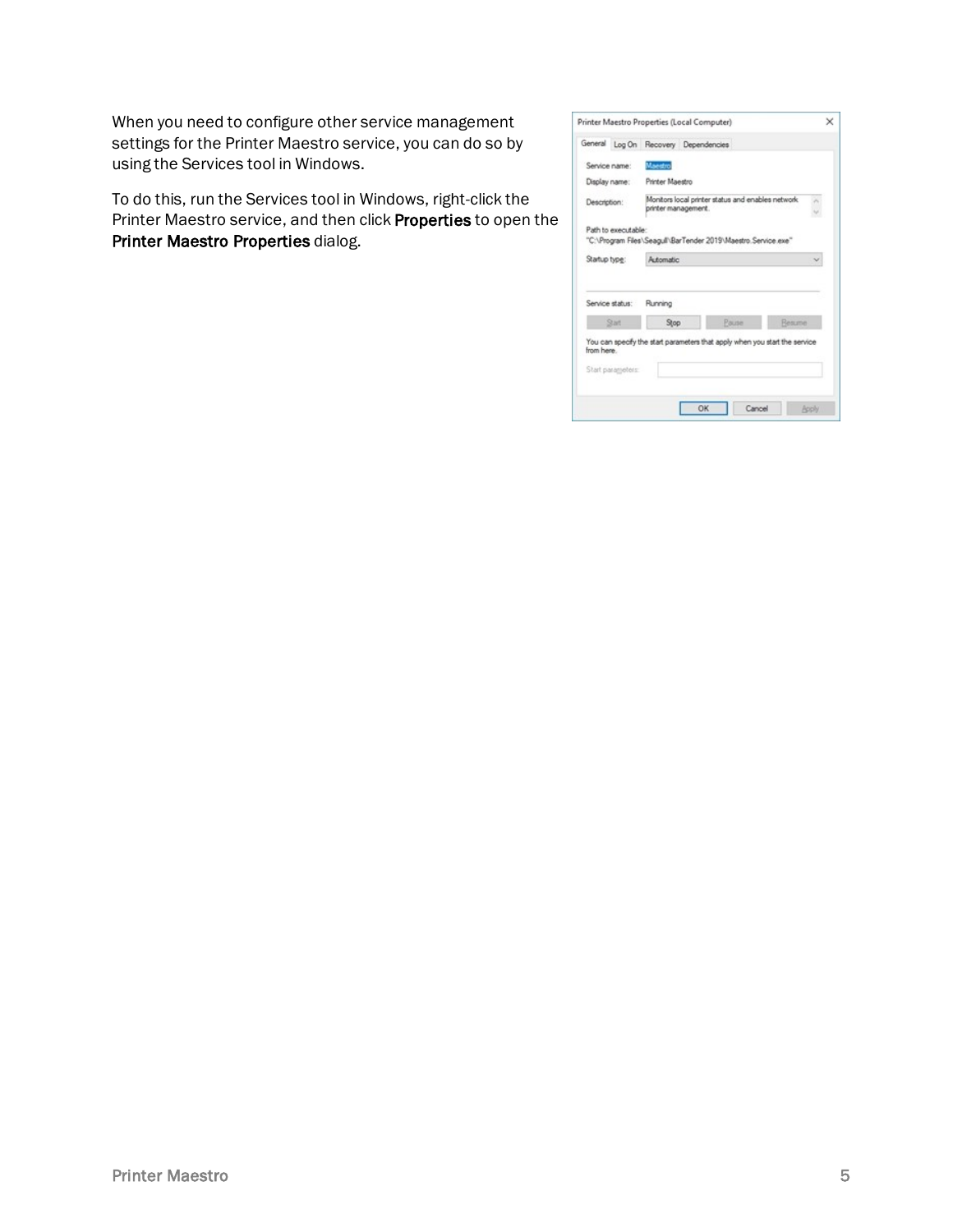# <span id="page-5-0"></span>Using Printer Maestro

The main functions of Printer Maestro are to monitor printers and print jobs in your network and to track printing-related inventory items. You can manage any printer that is installed on a computer that is running the Printer Maestro Service. The printer driver for each printer needs to be installed only on the client computer.

Each pane in the Printer Maestro main user interface displays detailed data about the devices in your network. By using the tabs at the bottom of the window, you can easily switch between views for computers, print jobs, events or printer inventory in your printing environment.

#### <span id="page-5-1"></span>*Printers Pane*

The Printers pane displays all of the printers in the network that are running on computers that have the Printer Maestro Service installed.

The printers in the Printers pane are organized by computer or print server. Right-click a printer to pause and restart printing, access the driver, rename or delete the printer, print test pages, open the printer's **Properties** dialog and so on.

| <b>Printers</b>       |                    |        | $4 \times$   | Information     |                     | $4 \times$   |
|-----------------------|--------------------|--------|--------------|-----------------|---------------------|--------------|
| Name A                | Port               | Status | Jobs         | 80<br><b>SB</b> |                     |              |
|                       |                    |        |              | Printer<br>A    |                     | $\hat{}$     |
| Computer: KITCHEN-PC  |                    |        |              | Name            | Label Printer       |              |
| <b>ELabel Printer</b> | COM1:              | Ready  | $\mathbf{0}$ | Computer        | KITCHEN-PC          |              |
| <b>ELaser Printer</b> | COM <sub>2</sub> : | Ready  | 0            | Port            | COM1:               |              |
| Warehouse Printer     | LPT <sub>1</sub> : | Ready  | 0            | Share Name      |                     |              |
|                       |                    |        |              | Location        |                     |              |
|                       |                    |        |              | Comment         |                     |              |
|                       |                    |        |              | $-$ Status      |                     |              |
|                       |                    |        |              | <b>Status</b>   | Ready               |              |
|                       |                    |        |              | Jobs            | $\mathbf{0}$        |              |
|                       |                    |        |              | Schedule        | No time restriction | $\checkmark$ |

Printer Maestro uses the standard Windows security structure. If Windows does not allow a particular user to view and/or manage a printer's settings on another computer, then Printer Maestro does not allow it either.

#### <span id="page-5-2"></span>Configuring Multiple Printers at One Time

When you use Windows to configure printers, you change printer settings by individually configuring the settings one printer at a time in each printer's **Properties** dialog.

i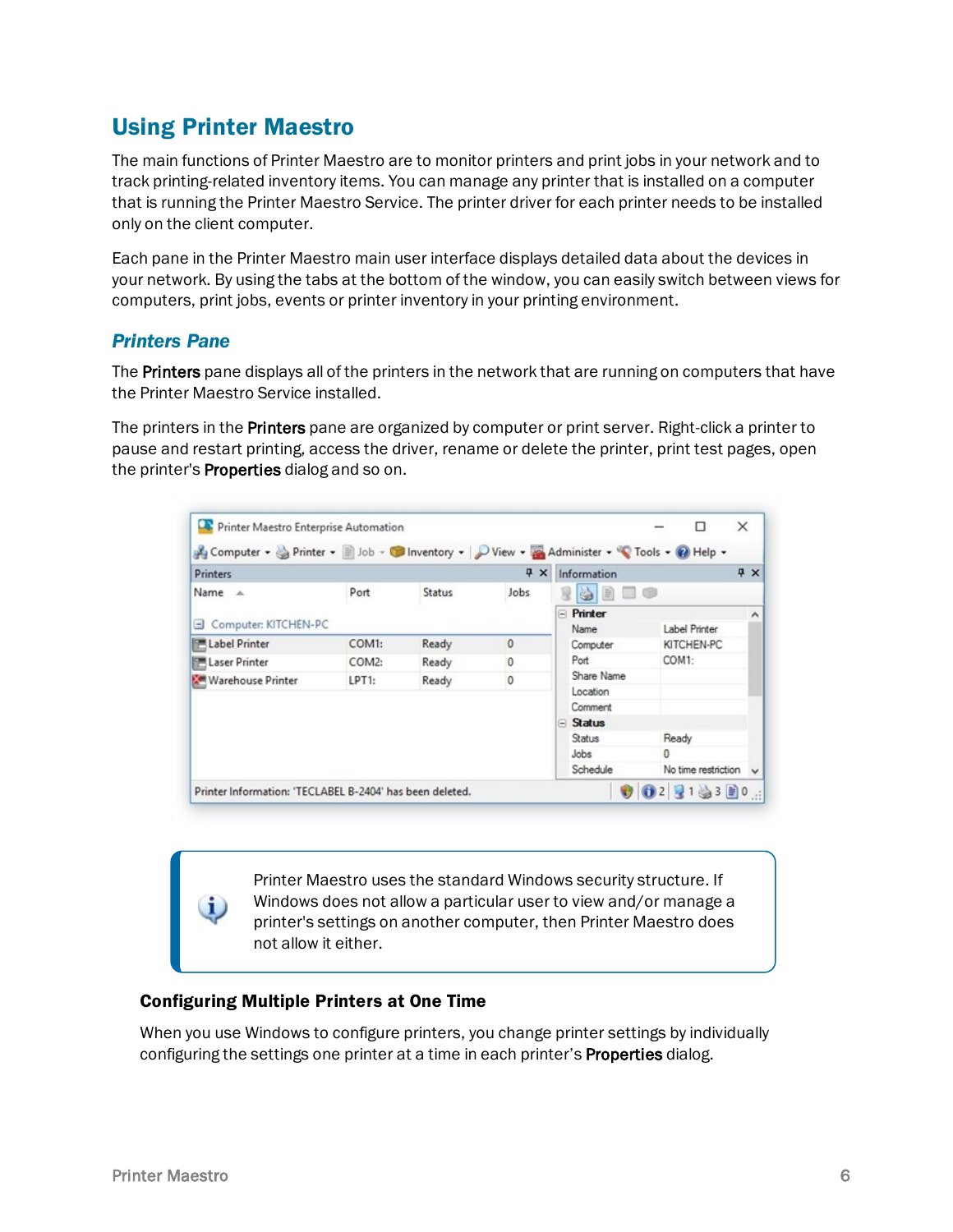When you use Printer Maestro, this process is still necessary when you configure printer settings that are unique to a particular printer. However, some printer driver settings are shared by many printers in common, and Printer Maestro takes advantage of this fact so that you can configure multiple printers at the same time.

To do this, select every printer whose settings you want to modify in the **Printers** pane. Right-click one of the selected printers, and then click Properties to open the Multiple Printer Properties dialog. Use this dialog to configure settings that are shared among the selected printers, such as security, print schedule and spooler settings.

For more information, refer to the Printer [Properties](http://help.seagullscientific.com/#../Subsystems/Maestro/Content/PrinterPropertiesForm.html) [Dialog](http://help.seagullscientific.com/#../Subsystems/Maestro/Content/PrinterPropertiesForm.html) topic in the BarTender help system.

|                   | <b>Str. Multiple Printer Properties</b>          |                                                 |                 | × |
|-------------------|--------------------------------------------------|-------------------------------------------------|-----------------|---|
|                   | General Sharing Advanced Security                |                                                 |                 |   |
| 39                |                                                  | Label Printer, Laser Printer, Warehouse Printer |                 |   |
| Location:         | emultiple »                                      |                                                 |                 |   |
| Comment:          | emultiples                                       |                                                 |                 |   |
| Features          | Model: «multiple»                                |                                                 |                 |   |
| Color: «multiple» |                                                  | Paper Available:                                |                 |   |
|                   | Double-sided: No                                 |                                                 |                 | × |
| Staple: No        |                                                  |                                                 |                 |   |
|                   | Speed: Unknown<br>Maximum Resolution: «multiple» |                                                 |                 | v |
|                   |                                                  | Printing Preferences.                           | Print Test Page |   |
|                   |                                                  |                                                 |                 |   |

#### <span id="page-6-0"></span>*Information Pane*

Next to the Printers pane on the right side of the Printer Maestro window, the Information pane shows additional details about the computer, printer, print job, event or inventory item that is selected in one of the other panes.

#### <span id="page-6-1"></span>*Computers Pane*

Click the Computers tab to display the Computers pane, which provides a network-wide view of computers, displays detailed information about each computer, and provides options for you to change the settings for those computers (when the correct security permissions are set). This pane combines the list of network domains and domain members into a single organized display that you can scroll through.

|                            |                                                          |                   | Computer + Printer + Elob - Chrventory + P View + Administer + Clools + 2 Help + |
|----------------------------|----------------------------------------------------------|-------------------|----------------------------------------------------------------------------------|
| Computers                  |                                                          |                   | $4 \times$                                                                       |
| Name A<br>$\equiv$ Domain: | Operating System                                         | <b>IP Address</b> | Status                                                                           |
| KITCHEN-PC                 | Windows NT 10.0                                          | 192.168.31.129    | Service Running                                                                  |
| SERVER-PC                  | Windows Server 2008 R2                                   | 192, 168, 31, 130 | Service Running                                                                  |
| WAREHOUSE-PC               | Windows 7                                                | 192.168.31.128    | Computer Offline                                                                 |
|                            | Printer Information: 'TECLABEL B-2404' has been deleted. |                   | ● 32 ● 30 33 34 10 ■ 0                                                           |

To see more information about a computer, select the computer, and then view the information in the Information pane.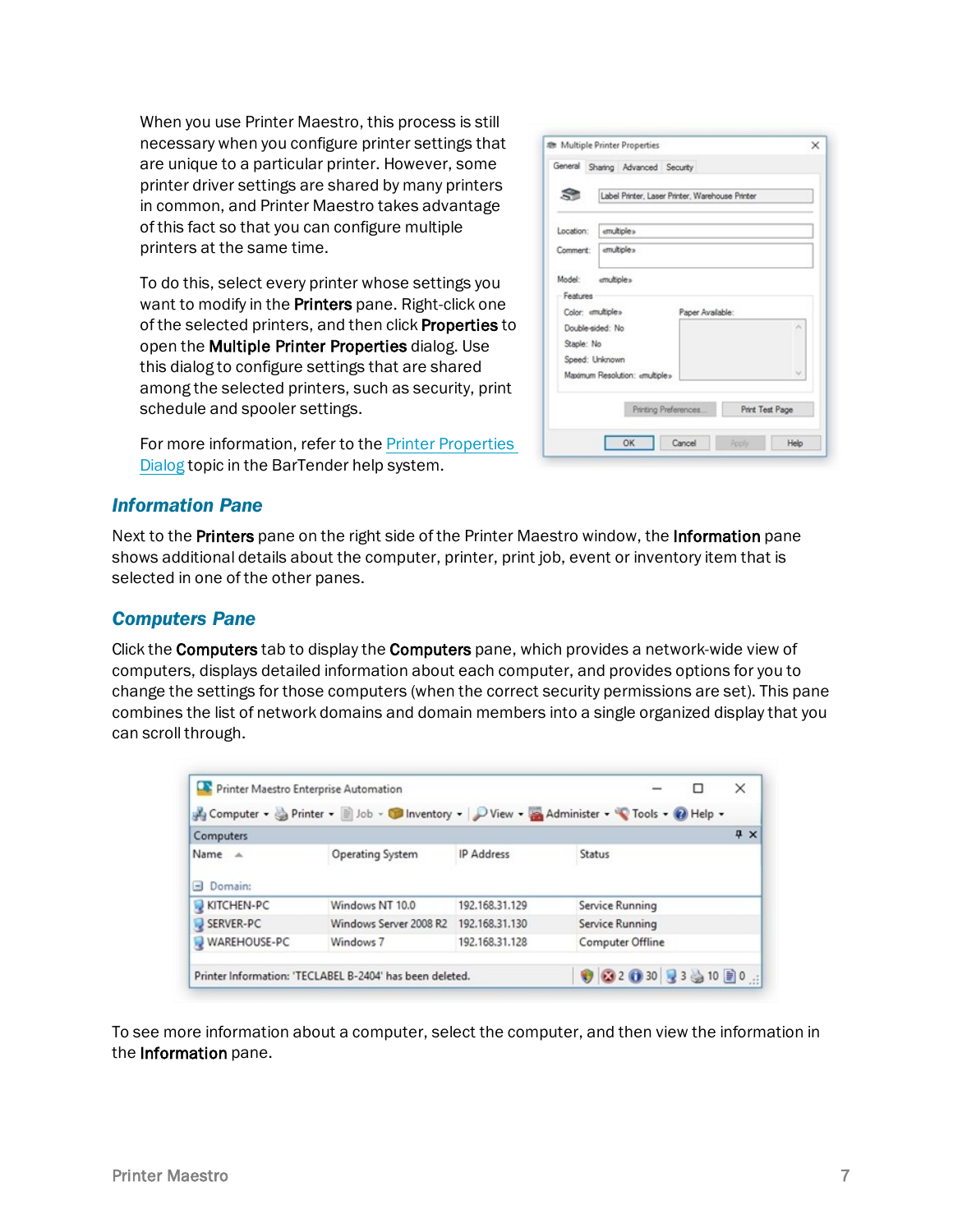To view and configure settings for the computer, right-click the computer, and then click **Manage** Computer to open the Windows Computer Management dialog.

#### <span id="page-7-0"></span>Operating Within Windows Security Settings

Some users might be concerned about security issues that might arise when the configuration details of computers on a network are displayed. To evaluate the security risk that such a display represents, consider the following factors:

- Printer Maestro uses the same Computer Management tool to view the configuration of remote computers that Windows already provides. Printer Maestro only makes the tool easier to run for multiple computers.
- Printer Maestro never bypasses the standard Windows security settings and domain control services on a network. If Windows does not allow a particular user to view and/or manage the settings on a remote computer, then Printer Maestro does not allow it either.
- Although you might be able to view, stop and start Windows services on remote computers if you have the appropriate network permissions, you cannot add or delete services unless you are working on the same computer.

If your network security configuration allows it, Printer Maestro makes it easy to view and possibly change settings on remote computers. Therefore, your IT manager must understand and correctly configure your network security settings.

#### <span id="page-7-1"></span>*Active Jobs Pane*

Click the Active Jobs tab to display the Active Jobs pane, which displays all of the print jobs on the network that are currently in progress. This pane is dynamic, which means that rows of data appear and disappear during the course of a normal business day as print jobs start, run, and finish.

For example, when no network print jobs are in progress, the Active Jobs pane is empty. Then, as various print jobs become active, the associated computers and printers are displayed in the pane for the duration of each job. If multiple jobs are queued for a single printer, they are listed in the order in which they were submitted. When a printer is done processing its jobs, that printer is removed from the Active Jobs pane.

| Name | Status                                                                                                         |                  |        |                        |
|------|----------------------------------------------------------------------------------------------------------------|------------------|--------|------------------------|
|      |                                                                                                                | Pages            | Size   | Submitted<br>$\Delta$  |
|      |                                                                                                                |                  |        |                        |
|      |                                                                                                                |                  |        | 10/29/2015 10:45:29 AM |
|      |                                                                                                                |                  |        | 10/29/2015 10:44:43 AM |
|      | Computer: KITCHEN-PC<br>Printer: Label Printer<br>Document1.btw<br>Printer: Warehouse Printer<br>Document1.btw | Sending<br>Error | 1<br>1 | 2.25 KB<br>319 bytes   |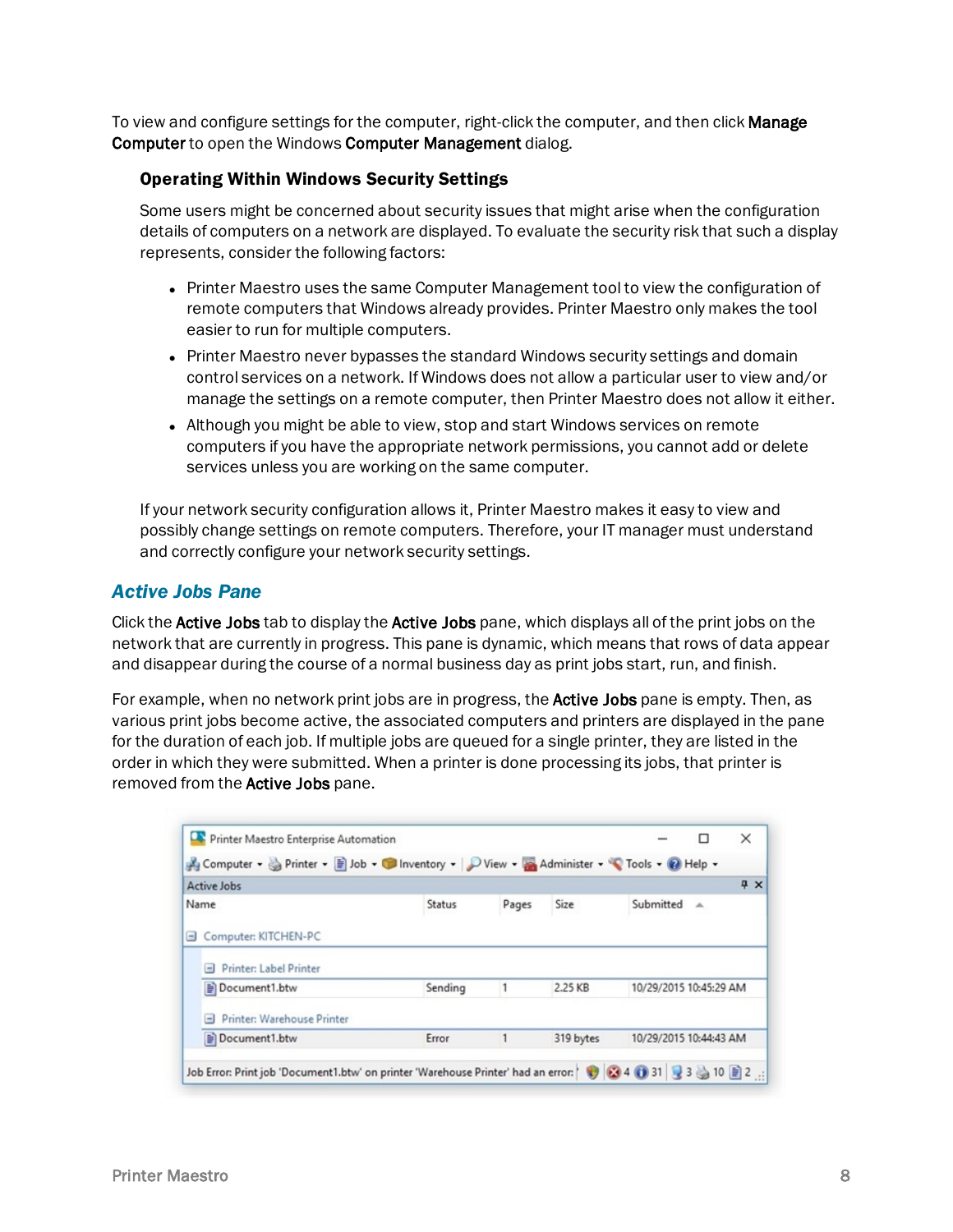#### <span id="page-8-0"></span>*Recent Jobs Pane*

Click the Recent Jobs tab to display the Recent Jobs pane, which you can use to view your recently completed or cancelled jobs. The list of recent print jobs gets longer as more jobs are completed, but you can set a limit on the number of jobs that are shown in the list (the default is 100). When that limit is reached, the oldest jobs are dropped from the list as new jobs are added.

| Computer + Printer + 1 Job - 1 Inventory + P View + 2 Administer + Clools + 2 Help + |        |       |                                   |          |                      |              |
|--------------------------------------------------------------------------------------|--------|-------|-----------------------------------|----------|----------------------|--------------|
| <b>Recent Jobs</b>                                                                   |        |       |                                   |          |                      | $4 \times$   |
| 3 Sent   J 0 Sent (Printing Verified)<br>3 Cancelled                                 |        |       |                                   |          |                      |              |
| Name                                                                                 | Status | Pages | Finished $\equiv$                 | Computer | Printer              |              |
| EU Energy Washing Machi Cancelled                                                    |        | 8     | 10/29/2015 10:54:11 AM KITCHEN-PC |          | <b>Laser Printer</b> |              |
| EU Energy Washing Machi Sent                                                         |        | 8     | 10/29/2015 10:53:39 AM KITCHEN-PC |          | Warehouse Printer    |              |
| EU Energy Television A++ Sent                                                        |        |       | 10/29/2015 10:53:00 AM KITCHEN-PC |          | Label Printer        |              |
| EU Energy Dishwasher 201 Sent                                                        |        |       | 10/29/2015 10:52:37 AM KITCHEN-PC |          | <b>Label Printer</b> | $\checkmark$ |

#### <span id="page-8-1"></span>*Events Pane*

Click the Events tab to display the Events pane, which you can use to view errors, warnings and informational messages about the events that occur in Printer Maestro and to immediately see any problems. An *event* is a change in the status of any of the following:

- $\bullet$  A printer
- $\bullet$  A print job
- $\bullet$  A computer
- The inventory level of printer-related items
- The Printer Maestro database

| Computer + Printer + D Job - Colliventory + D View + Administer + C Tools + 2 Help + |                        |          |            |                          |              |
|--------------------------------------------------------------------------------------|------------------------|----------|------------|--------------------------|--------------|
| Events                                                                               |                        |          |            |                          | $4 \times$   |
| 8 Errors 0 Warnings 0 45 Messages                                                    |                        |          |            |                          |              |
| Message                                                                              | Time                   | Category | Computer   | Printer                  | ^            |
| User cancelled the print job 'EU Energy Was 10/29/2015 10:54:11 AM                   |                        | Job      | KITCHEN-PC | <b>Laser Printer</b>     |              |
| Laser Printer' is ready.                                                             | 10/29/2015 10:54:11 AM | Printer  | KITCHEN-PC | Laser Printer            |              |
| (1) Finished sending print job 'EU Energy Washi 10/29/2015 10:53:38 AM               |                        | Job      | KITCHEN-PC | Warehouse Printer        |              |
| Started sending print job 'EU Energy Washin 10/29/2015 10:53:38 AM                   |                        | Job      | KITCHEN-PC | <b>Warehouse Printer</b> |              |
| Print job 'EU Energy Washing Machine 2010 10/29/2015 10:53:24 AM                     |                        | Job      | KITCHEN-PC | <b>Laser Printer</b>     |              |
| Error on 'Laser Printer': Error                                                      | 10/29/2015 10:53:24 AM | Printer  | KITCHEN-PC | Laser Printer            | $\checkmark$ |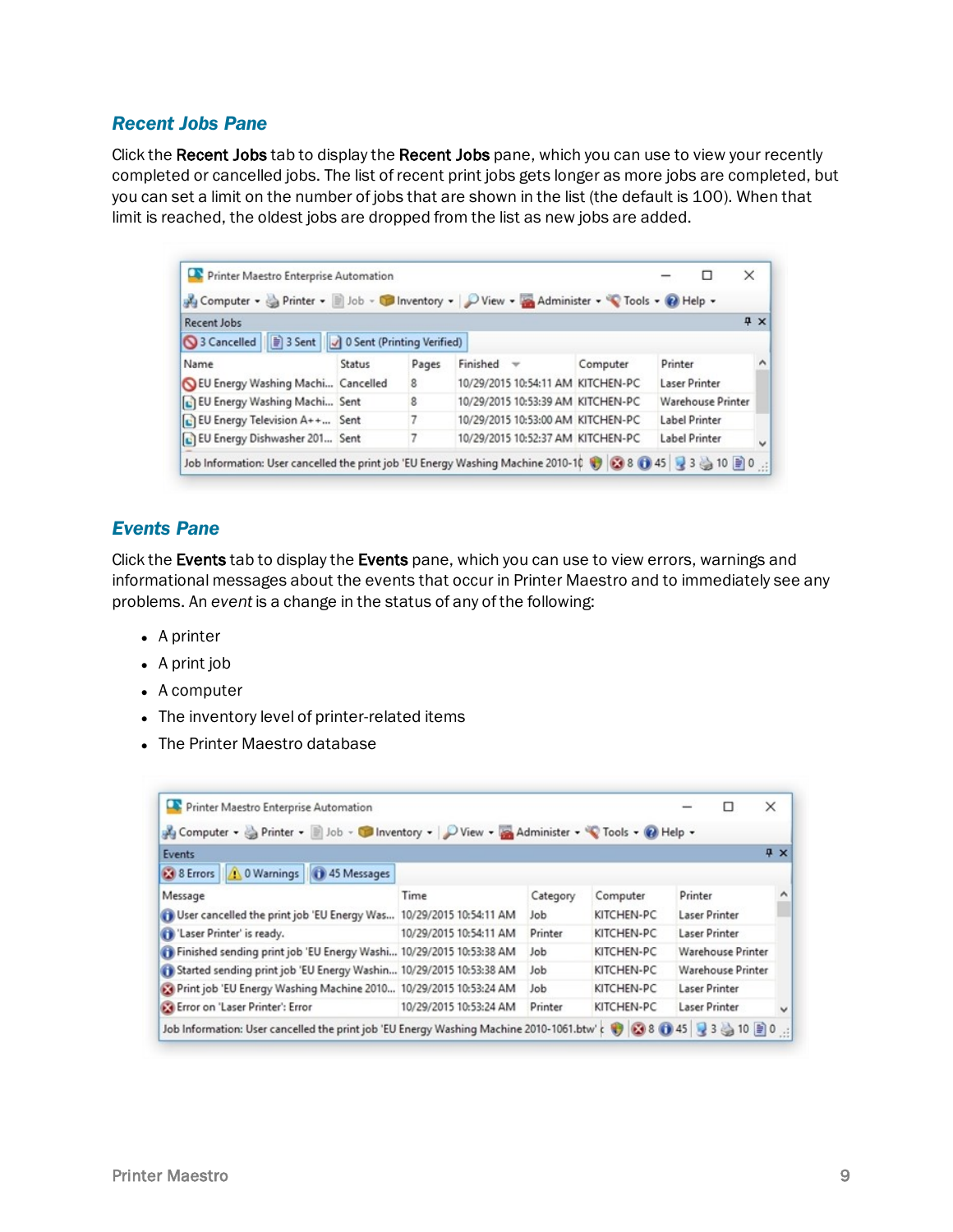#### <span id="page-9-0"></span>*Inventory Pane*

Click the Inventory tab to view the Inventory pane, which lists the hardware and inventory levels for printers on your network that Printer Maestro is configured to track. This pane also displays any notifications about your inventory levels.

|                                                     |                   | Computer + Printer + B Job - C Inventory + D View + Administer + C Tools + O Help + |                    |            |
|-----------------------------------------------------|-------------------|-------------------------------------------------------------------------------------|--------------------|------------|
| Inventory                                           |                   |                                                                                     |                    | $4 \times$ |
| Description<br>$\Delta$<br>Type: Labels<br>$\equiv$ | Part Number Notes |                                                                                     | <b>Total Stock</b> |            |
| 1x2 Labels<br>n                                     | 2865n             | Return Address labels for outgoing mail                                             | 25                 |            |
| 2x4 Labels                                          | 3440a             | "Ship To" labels for outgoing mail                                                  | 82                 |            |
| Type: Scanner                                       |                   |                                                                                     |                    |            |
| Scanner                                             | ZEB9831           | In basement storage                                                                 |                    |            |
| Events Inventory                                    |                   |                                                                                     |                    |            |

For more information about how to configure Printer Maestro to track inventory items, refer to the Printer Media Usage and Parts [Inventory](#page-10-0) Tracking chapter of this technical document.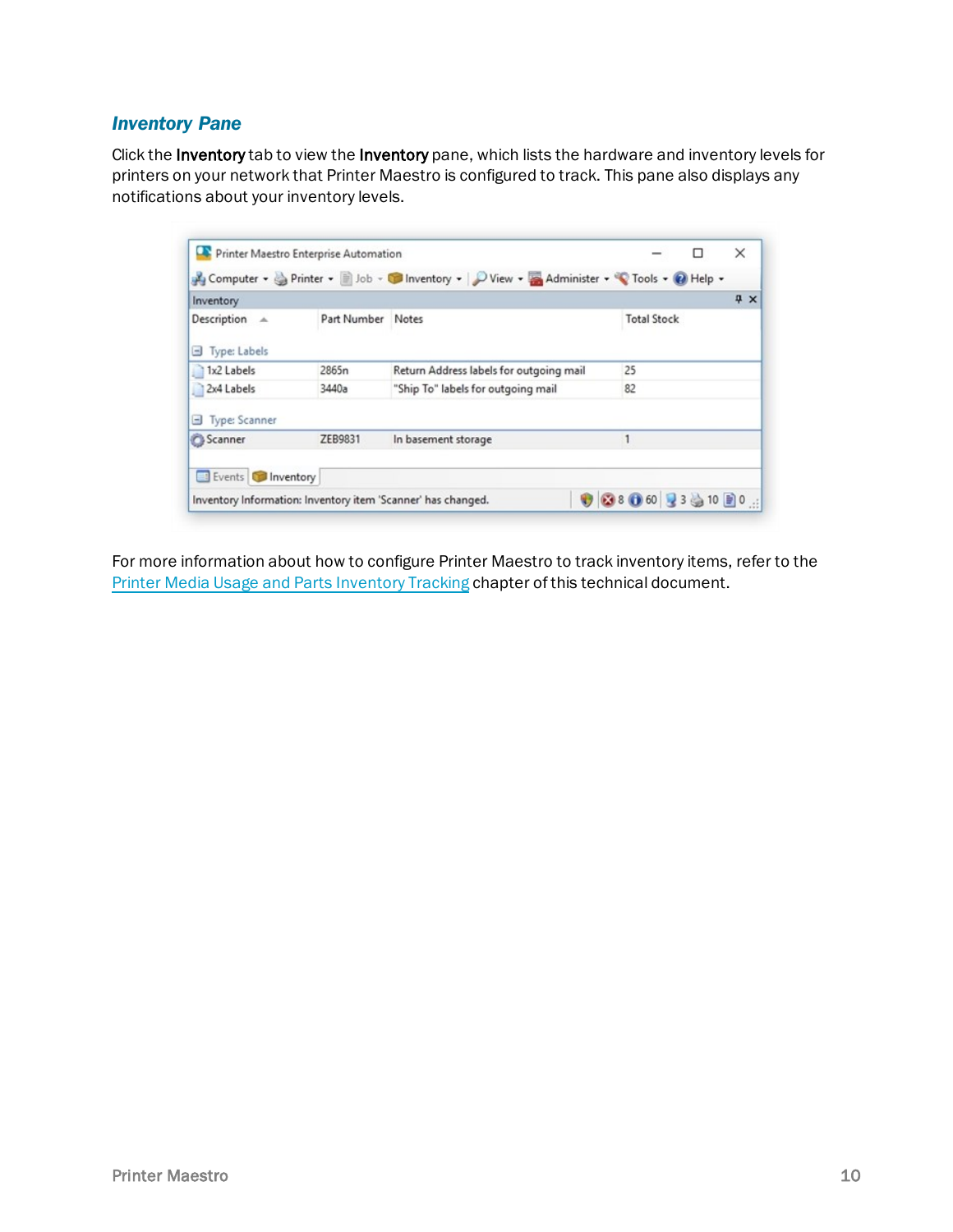## <span id="page-10-0"></span>Printer Media Usage and Parts Inventory Tracking

By using Printer Maestro, you can track the usage of printer media (such as ribbons and labels) and the inventory of printer parts (such as print heads, memory, and font cartridges).

Printer Maestro's Inventory menu includes options to configure new media and printer part types, configure individual media and parts within those types, save inventoried items to specified locations, receive inventory and more. Created items are subsequently listed in the Inventory pane, and you can select an item in the **Inventory** pane to view details about it in the **Information** pane.

After you create a media item and define its usage parameters, you can attach it to a printer by dragging the item from the **Inventory** pane to the printer that you want in the **Printers** pane. You can then monitor usage levels for that printer by using the Item Usage Meter feature in the Printer Maestro interface.

Use the Alerts feature together with inventory tracking to receive a text message or email message when a printer is running low on ink, ribbon viability or media, or when inventory is reaching low levels and needs to be reordered. You define what the low levels are for media usage and parts inventory, and Printer Maestro alerts you when those levels are reached. For more information, refer to the [Setting](#page-11-0) Up Event Alerts chapter of this technical document.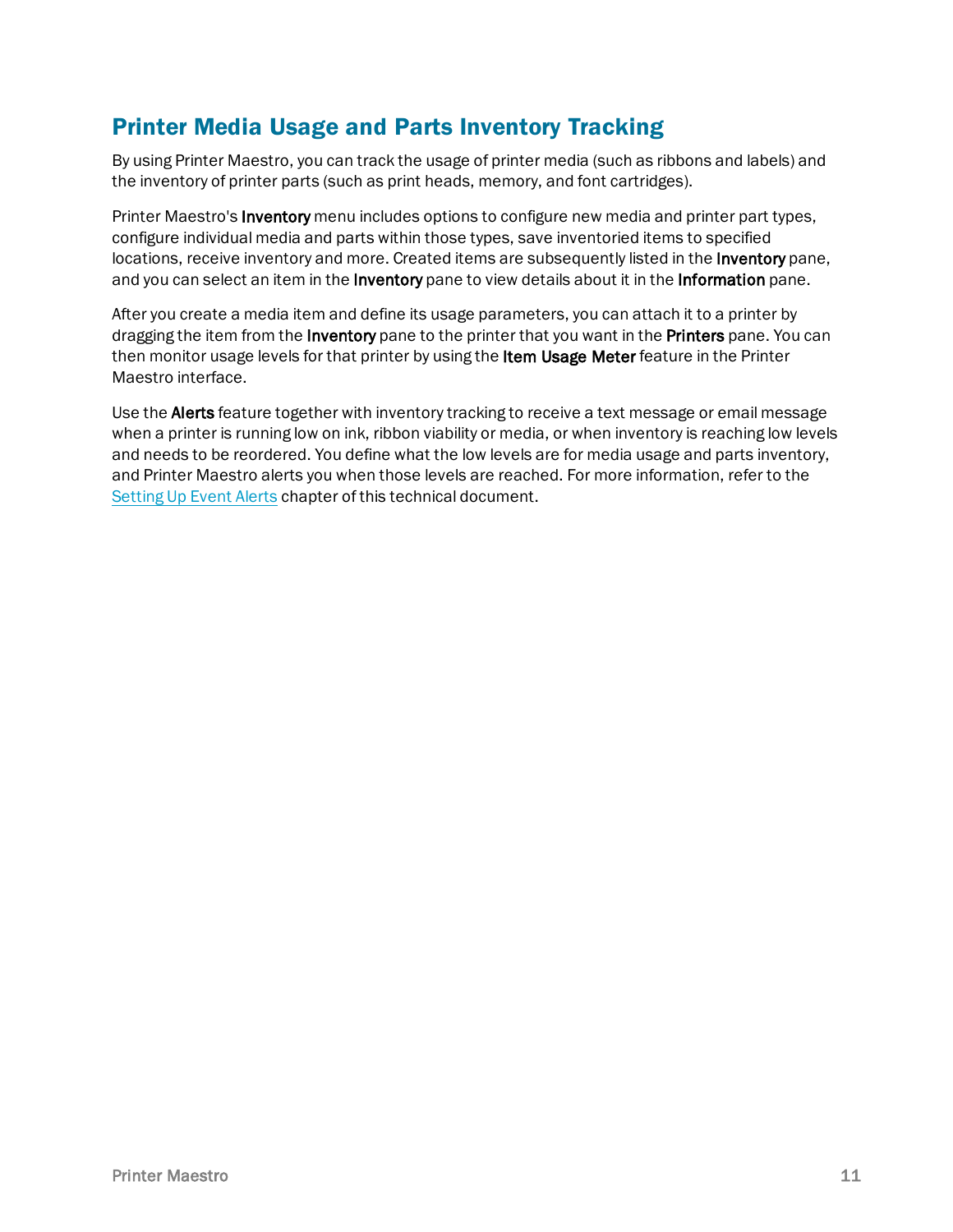# <span id="page-11-0"></span>Setting Up Event Alerts

Printer Maestro can send a text message to your cellphone or send you an email message that notifies you of an event. Alternatively, it can alert you by using the Windows event log or the BarTender System Database.

Use the Printer Maestro Events Setup dialog to specify the delivery method and necessary parameters, such as email address or cellphone number, and the event that you want to trigger the alert message (for example, an error or warning condition).

For example, you might want to receive an alert notification for the following conditions:

- Printer offline
- Computer offline
- Paper low or out
- Ribbon low or out
- Error messages that are specific to a particular printer model, such as a print head problem